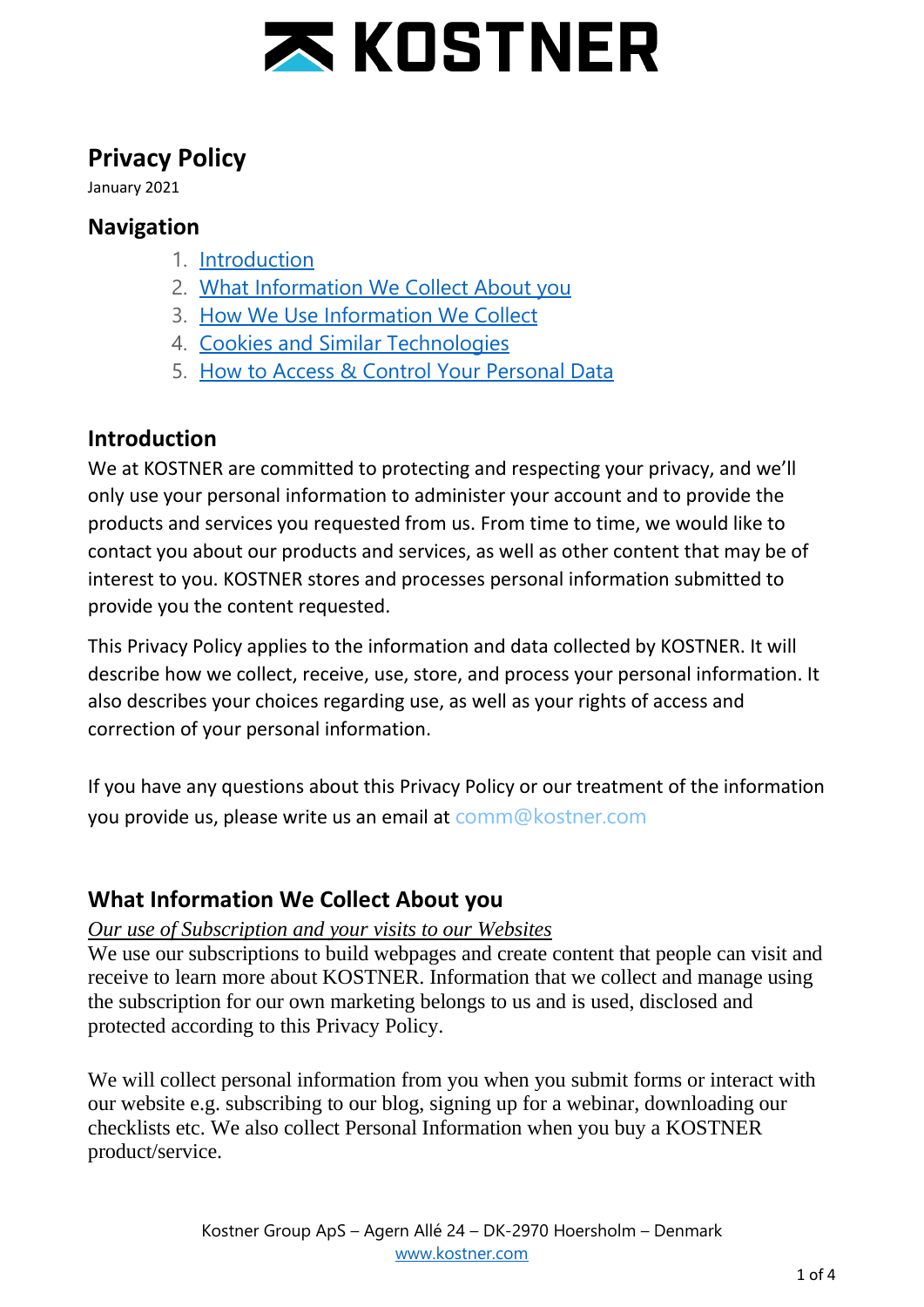

### *Personal Information: Navigational and Payment Information*

Personal Information is any information that identifies you personally including name, email address, company name, address, phone number, and other information about yourself or your business. It is also any information about you that is available on the internet such as from LinkedIn, Twitter and Google or information that we acquire from service providers. It includes information that can directly or indirectly identify an individual.

Personal Information includes Navigational Information. This refers to information about your IP address, geographical location, browser type, domain names, files viewed on our site (e.g. HTML pages, graphics etc.), referral source, length of visit and pages viewed. It is used by KOSTNER to provide general statistic regarding use of the websites

#### *Information from third parties*

From time to time, we may receive Personal Information about you from third party sources including partners with which we offer co-branded services or engage in joint marketing activities, and sources such as social media websites.

#### *Information About Children*

The Websites are not intended for or targeted at children under the age of 18, and we do not knowingly or intentionally collect personal information about children under the age of 18.

### **How We Use Information We Collect**

*Compliance with Our Privacy Policy and use of Personal Information* We use the information we collect only in compliance with this Privacy Policy. In addition to the uses identified elsewhere in this Privacy policy, we may use your Personal Information to:

- improve your browsing experience by personalizing the websites;
- develop and improve our products and services;
- send information or content to you which we think may be of interest to you by email or other means and send you marketing communications relating to our business;
- promote use of our services to you and share promotional and information content with you in accordance with your communication preferences;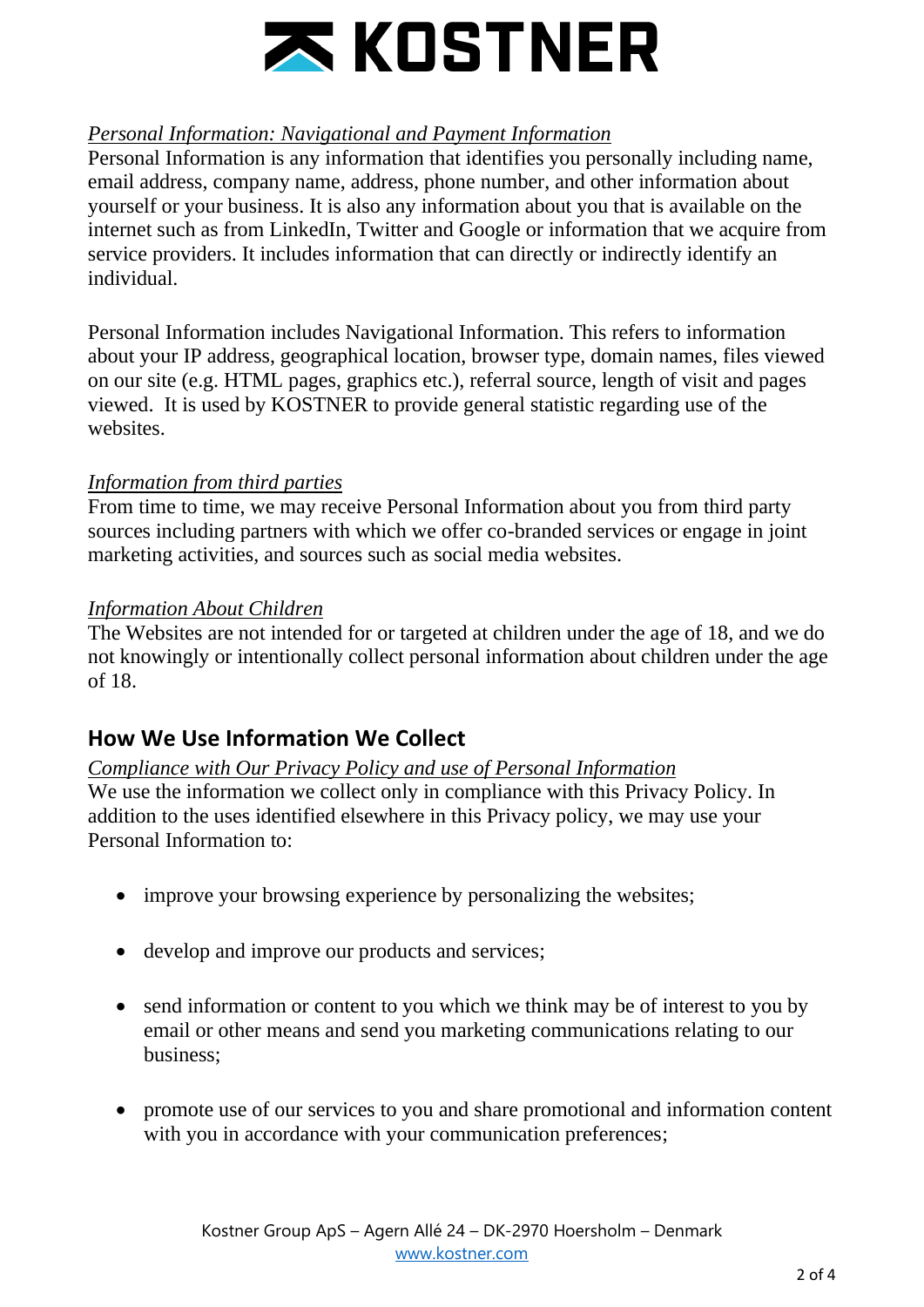

- contact you about administrative matters;
- investigate and help prevent security issues and abuse;
- or meet legal requirements.

### *Legal basis for processing Personal Information*

Our legal basis for collecting and using the personal information described above will depend on the personal information concerned and the specific context in which we collect it. We will normally collect personal information from you only where we have your consent to do so, where we need the personal information to perform a contract with you, or where the processing is in our legitimate interests and not overridden by your data protection interest or fundamental rights and freedoms. If we ask you to provide personal information to comply with legal requirement or to perform a contact with you, we will make this clear at the relevant time and advise you whether the provision of your personal information is mandatory or not.

#### *Use of Navigational Information*

We use Navigational Information to operate and improve the websites and to provide you with a better experience when you interact with KOSTNER. We may also use Navigational Information in combination with Personal Information to provide you with personalized information about KOSTNER.

#### *Social Media Features (on the websites)*

Our websites include Social Media features. Social Media Features and Widgets are either hosted by a third party or hosted directly on our Websites. This Privacy Policy does not apply to these features. Your interactions with these features are governed by the privacy policy and other policies of the companies providing them.

#### *External Websites*

Our Websites provide links to other websites of third parties. We do not control, and are not responsible for, the content or practices of these other websites. This Privacy Policy does not apply to these other websites, which are subject to their own policies.

### *Retention of Personal Information*

How long we keep the collected information depends on the type of information. After such time, we will either delete or anonymize your information until deletion is possible. We retain Personal Information that you provide to us where we have an ongoing legitimate business to do so. If you have elected to receive marketing communications from us, we retain information about your marketing preferences for a reasonable period of time from the date you last expressed interest in our content,